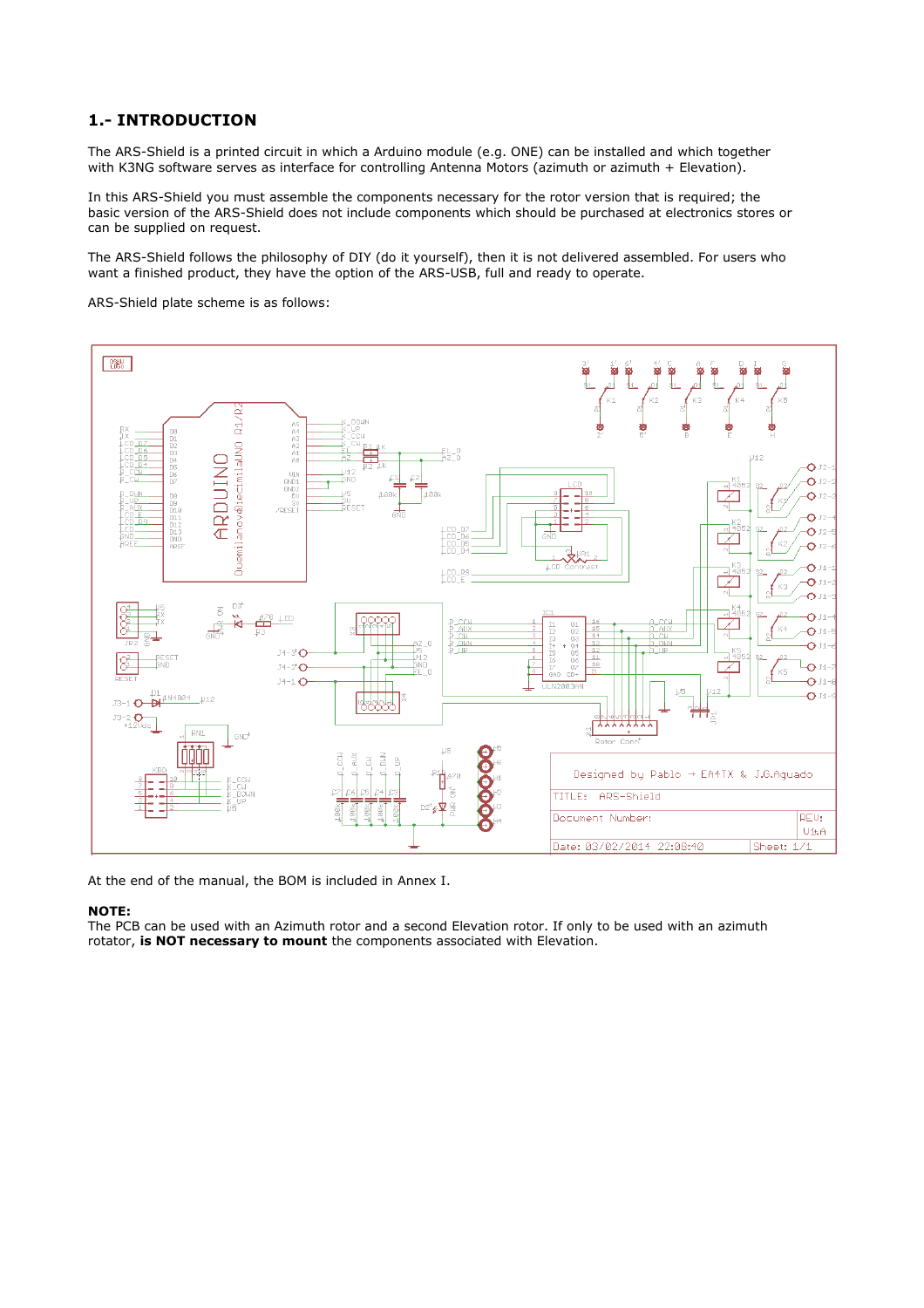# **2.- DESCRIPTION OF THE CIRCUIT**

## **J1 and J2 - output relays:**

The PCB includes 2 relays outputs for both Azimuth: J1 and Elevation: J2

Each relay has a double circuit and presents a configuration of switch. 9 (3 by relay) terminal of a first circuit, are available on the J1 connector, and seen from left to right, are tagged as: J1-1, J1-2, J1-3, J1-4, J1-5, J1-6, J1-7, J1-8 and J1-9

The switching of each relay is as follows:

|            | Relay OFF         | Relay ON          |
|------------|-------------------|-------------------|
| Right/CW   | $J1 - 2 - J1 - 1$ | $J1 - 2 - J1 - 3$ |
| <b>AUX</b> | $J1 - 5 - J1 - 4$ | $J1-5-J1-6$       |
| Left/CCW   | $J1 - 8 - J1 - 4$ | $J1-5-J1-6$       |

This first circuit of each relay will be which is used in the majority of cases, to connect with the rotor and apply the spin to the right or left. If necessary, the second circuit of each relay, is available in the marked points as: A B C D E F G H I

These 9 points of the second circuit, are printed in the printed and next to each relay circuit.

Switching is similar to work done in J1:

|            | Relay OFF | Relay ON |
|------------|-----------|----------|
| Right/CW   | $(B)$ A   | B C      |
| <b>AUX</b> | E D       | E F      |
| Left/CCW   | H G       | ΗI       |

In cases where it will be to use a lifting engine, we have also other 2 relays, and whose main circuit is available at the socket J2.

|             | Relay OFF         | Relay ON         |
|-------------|-------------------|------------------|
| UP          | $J2-2-J2-1$       | <b>J2-2-J2-3</b> |
| <b>DOWN</b> | $J2 - 5 - J1 - 4$ | <b>J2-5-J2-6</b> |

The second circuit is present as shown below:

|      | Relay OFF | Relay ON                |
|------|-----------|-------------------------|
| ПP   | $2' - 1'$ | $2' - 3'$               |
| DOWN |           | 5 <sup>′</sup><br>$-6'$ |

### **J3 - power supply:**

The power of 12-14Vcc input is available at J3. Respect the polarity and pay attention.

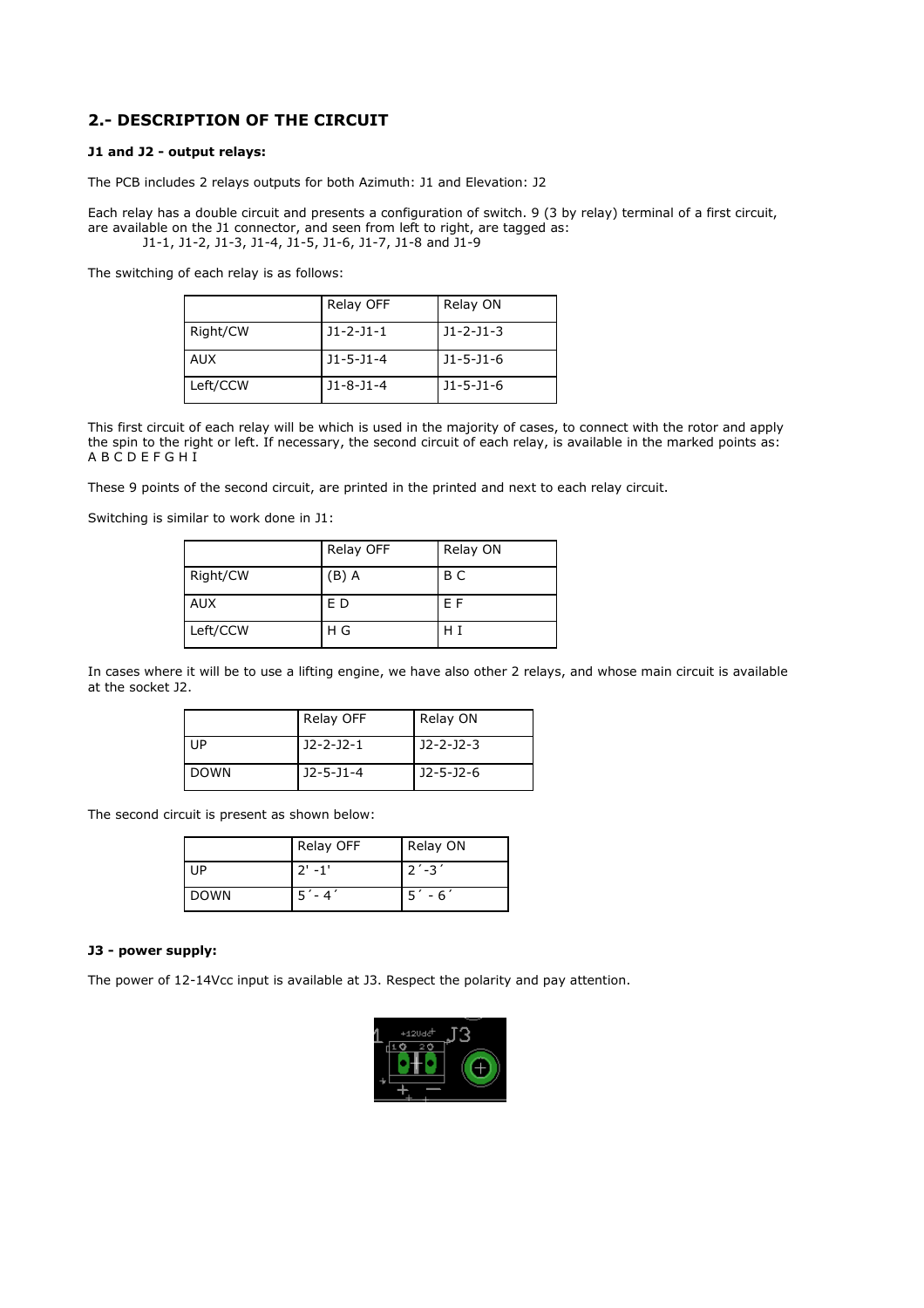## **J4 – feedback and position input:**

Most rotators use a potentiometer (POT) and the feedback voltage from it, is used to calculate the antenna position.

J4 is the entry to read the antenna position of the rotator (s). It has 3 terminals:

- J4-1: Input for Elevation motor
- J4-2: Gnd for both inputs
- J4-3: Input for Azimuth motor

### **Arduino module:**

The Arduino is positioned with its components down and align the pins as shown in the following image.



#### **Conditioning card:**

The conditioning card is available as an option to the ARS-Shield. The Arduino only accepts signals between 0- 5V. This option should be used if the rotator at its right top POT supplies a signal exceeding that level, otherwise it may damage the ADC input of the Arduino.

It can also be used when rotor on its right edge, delivers a voltage well below the 5V, with which lost significantly the resolution of the system. In this case, conditioning card is able to amplify the signal to the 5V at the top on the right.

In addition to these two features reduce / amplify, the card includes a Sallen-Key filter to avoid to the extent of the possible than any AC (e.g. RF) signal can generate interference in reading.

A conditioning card is installed by motor, i.e. in the socket X3 and X4 in the case of elevation and azimuth motor.

If the conditioning card is not used, it is **necessary to put the Jumper between pins 1-2** (first pin of the socket) as described in the section of the Assembly which is described below.

### **Input KBD and LCD**

The IDC10 connector labeled KBD (keyboard) and LCD (Display) are used when you want to use a keyboard and a display with the ARS-Shield. It is an option that can be used and are not indispensable.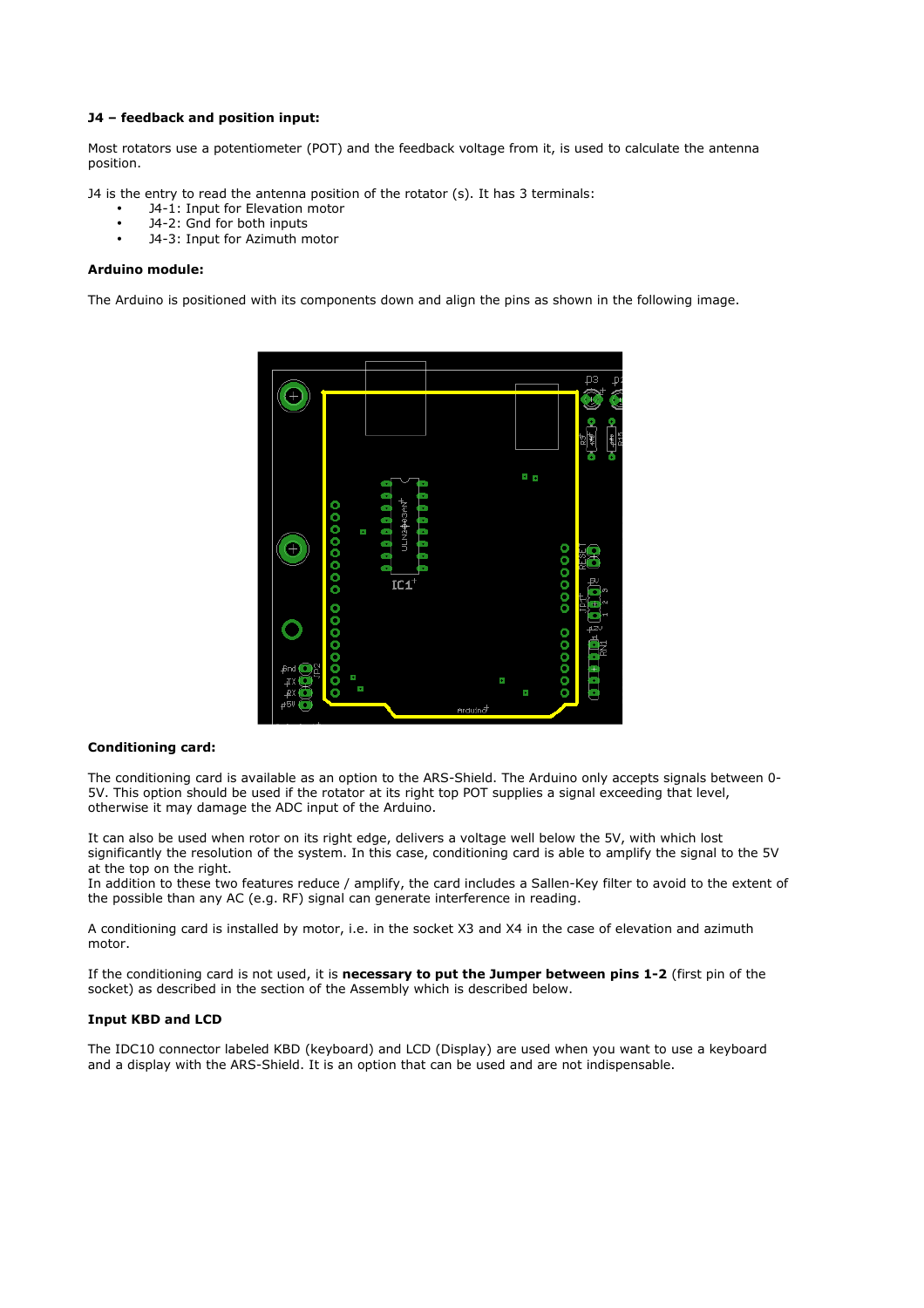## **3. MOUNTING COMPONENTS**

### **1.-** First IC1 (ULN2003) solder to the PCB.

**2.-** Now go to put the strips of pins that are used to fix the Arduino to the PCB (remember that the Arduino is mounted upside down, i.e. with the components down). For groups of pins are perfectly aligned, it's best to first click pins on the female connector that presents the Arduino and then giving it back to the Arduino do that they enter through the holes on the PCB. With this you will get that they are perfectly in line and once presented the Arduino at the place, soldering the pins to the PCB. Once done you can already remove the Arduino until you are have soldered everything.



PIN strips are shown in red

**3.-** Solder 3 pin Strip: JMP1. If 12V relays are used, set 1-2. If you use 5V relays, must connect: 2-3 **4.-** Weld the PIN strips: 3X (azimuth) and 4X (elevation). Remember that if don't use elevation rotor this connector X4 is not necessary to install.

At this point you can connect conditioning card (in those cases that may be necessary). If the conditioning card is not used, should be a **Jumper** between **pins 1 and 2** for the signal coming in (from the motor potentiometer) J4 connector go to the ADC of the Arduino.



Jumper between pin **1-2** required

**Note:** Newer ARS-Shields PCBs have moved R1, R2, C1 and C2 components to different PCB location. See Annex II.

In the attached picture, shown in red, the 2 jumper that should be between pin 1-2. This is not necessary when using the conditioning card.

**5.-** Install and soldering the terminals J1 (Azimuth relay Output), J2 (Elevation relay Output), J3 (Power supply Input) 12-14Vcc) and J4 (POT input).

**6.-** Install and soldering RN1. Keep in mind in their polarized marked by a point. It is a 4 + 1 K 1 SIL.

**7.-** Solder the diode: D1; well check its polarity. It is a 1N4004 or similar.

**8.-** Soldering Leds: D2 and D3; Please note the polarity.

**9.-** Solder R3 and R15, resistors which are right next to the Led diodes. They are 470 Ohms.

**10.-** Solder R1 and R2, 1 K resistors.

11.- Soldering C1 and C2 100nF capacitors.

**12.-** If you are using a Display, VR1 is 1k trimmer that allows the contrast of the display. Also put the IDC10 connector, marked as LCD.

**13.-** If you are using a keyboard, it connects in KBD - IDC10 connector.

**14.-** Put the relays that you'll need. Remember to place the JMP1 Ridge to the voltage of the relay you want to use: 5 or 12V. The relays are type double circuit Mod 40.52 Finder

**15.-** The capacitors C3, C4, C5, C6 and C7 only mounted when using the socket X 1 outlet compatible with some controls Yaesu. They are 100nF capacitors.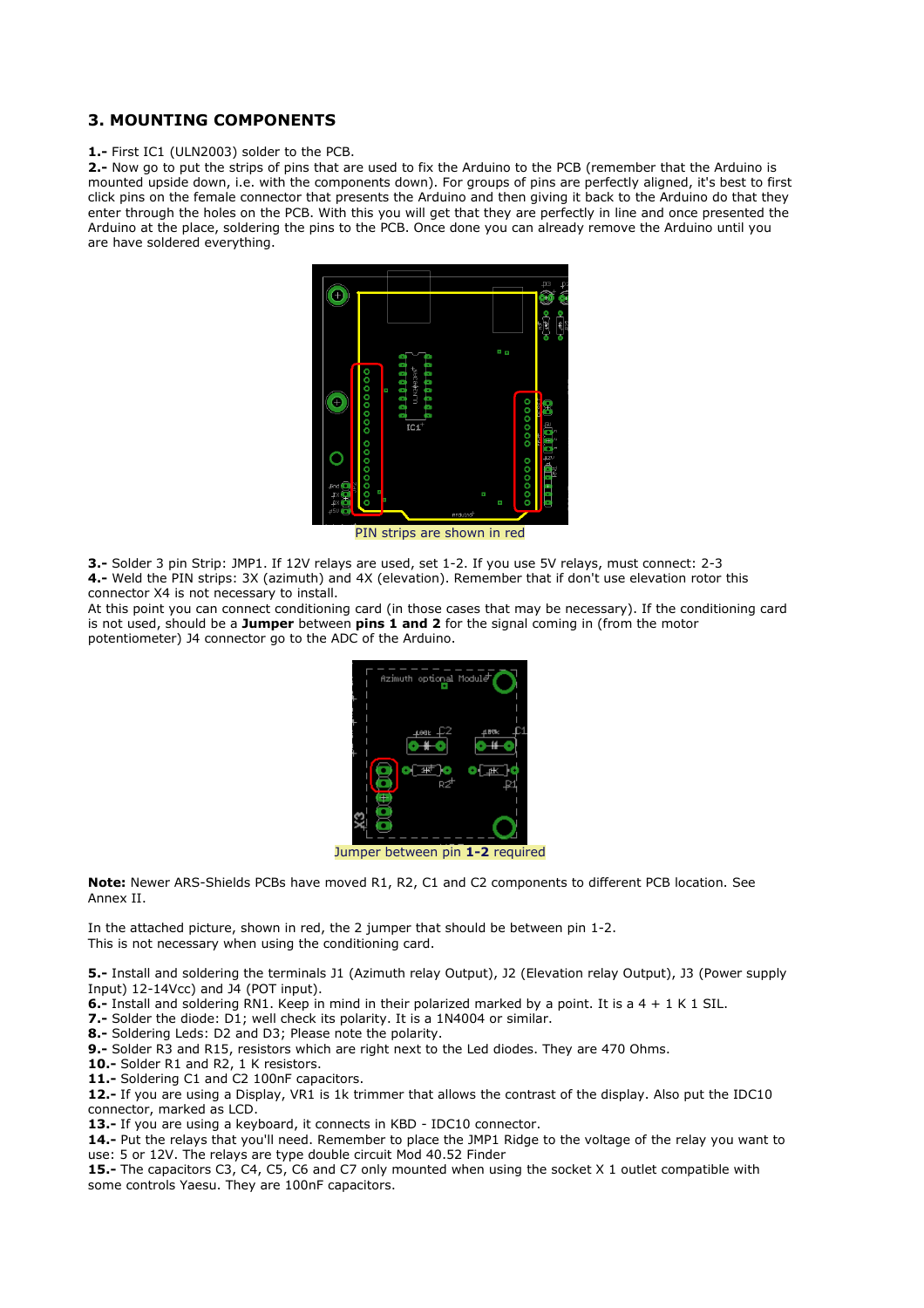# **ANNEX I - Bill of Material - BOM**

| Part            | Value              | <b>Device</b>       | Package          | <b>Description</b>               |
|-----------------|--------------------|---------------------|------------------|----------------------------------|
| C1              | 100 <sub>n</sub> F | C <sub>5/3</sub>    | C5B3             | <b>CAPACITOR</b>                 |
| C <sub>2</sub>  | 100nF              | C <sub>5/3</sub>    | C5B3             | CAPACITOR                        |
| C <sub>3</sub>  | 100nF              | C <sub>5/3</sub>    | C5B3             | CAPACITOR                        |
| C <sub>4</sub>  | 100nF              | C <sub>5/3</sub>    | C5B3             | <b>CAPACITOR</b>                 |
| C <sub>5</sub>  | 100nF              | C <sub>5/3</sub>    | C5B3             | CAPACITOR                        |
| C <sub>6</sub>  | 100nF              | C <sub>5/3</sub>    | C5B3             | <b>CAPACITOR</b>                 |
| C7              | 100nF              | C <sub>5/3</sub>    | C5B3             | <b>CAPACITOR</b>                 |
| R1              | 1K                 | R-EU 0204/7         | 0204/7           | <b>RESISTOR</b>                  |
| R <sub>2</sub>  | 1K                 | R-EU 0204/7         | 0204/7           | <b>RESISTOR</b>                  |
| R3              | 470                | R-EU_0204/7         | 0204/7           | <b>RESISTOR</b>                  |
| R <sub>15</sub> | 470                | R-EU 0204/7         | 0204/7           | <b>RESISTOR</b>                  |
| RN1             | 1K                 | G04R                | SIL <sub>5</sub> | SIL RESISTOR $(4+1)$             |
| VR1             | 1K                 | <b>LCD Contrast</b> | <b>PT-10S</b>    | <b>LCD CONTRAST TRIMMER</b>      |
| D1              | 1N4004             | 1N4004              | DO41-10          | <b>DIODE</b>                     |
| D <sub>2</sub>  | LED3MM             | LED3MM              | LED              | POWER ON LED                     |
| D <sub>3</sub>  | LED3MM             | LED3MM              | <b>LED</b>       | <b>ACTIVITY LED</b>              |
| IC1             | <b>ULN2003</b>     | <b>ULN2003</b>      | DIL16            | DRIVER ARRAY                     |
| J1              | TERMINAL-9         | AK500/9             | AK500/9          | <b>SCREW TERMINAL BLOCK</b>      |
| J2              | TERMINAL-6         | AK500/6             | AK500/6          | <b>SCREW TERMINAL BLOCK</b>      |
| J3              | 12Vdc POWER        | AK500/2             | AK500/2          | <b>SCREW TERMINAL BLOCK</b>      |
| <b>J4</b>       | Analog Inputs      | AK500/3             | AK500/3          | SCREW TERMINAL BLOCK - POT INPUT |
| JP1             |                    | JP2E                | JP2              | JUMPER - RELAY VOLTAGE SELECTOR  |
| JP <sub>2</sub> |                    | PINHD-1X4           | 1X04             | PIN HEADER - SERIAL              |
| K1              | <b>RELAY 4052</b>  | 4052                | F4052            | FINDER 40.52 12V RELAY-UP        |
| K2              | <b>RELAY 4052</b>  | 4052                | F4052            | FINDER 40.52 12V RELAY-DWN       |
| K3              | <b>RELAY 4052</b>  | 4052                | F4052            | FINDER 40.52 12V RELAY-CW        |
| K4              | <b>RELAY 4052</b>  | 4052                | F4052            | FINDER 40.52 12V RELAY-AUX       |
| K5              | <b>RELAY 4052</b>  | 4052                | F4052            | FINDER 40.52 12V RELAY-CCW       |
| <b>KBD</b>      | IDC10              | ML10                | ML10             | <b>KEYBOARD CONNECTOR</b>        |
| <b>LCD</b>      | IDC10              | ML10                | ML10             | <b>LCD CONNECTOR</b>             |
| <b>RESET</b>    |                    | PINHD-1X2           | 1X02             | <b>RESET PIN HEADER</b>          |
| X1              | Rotor Conn         | FE08-1              | FE08             | <b>FEMALE HEADER</b>             |
| X <sub>2</sub>  | *** NOTE 1 ***     |                     |                  |                                  |
| X3              |                    | PINHD-1X5           | 1X05             | AZ OPTIONAL CONNECTOR            |
| X4              |                    | PINHD-1X5           | 1X05             | EL OPTIONAL CONNECTOR            |

**Note 1** : Corresponds with strips of pins where the Arduino is subject to the PCB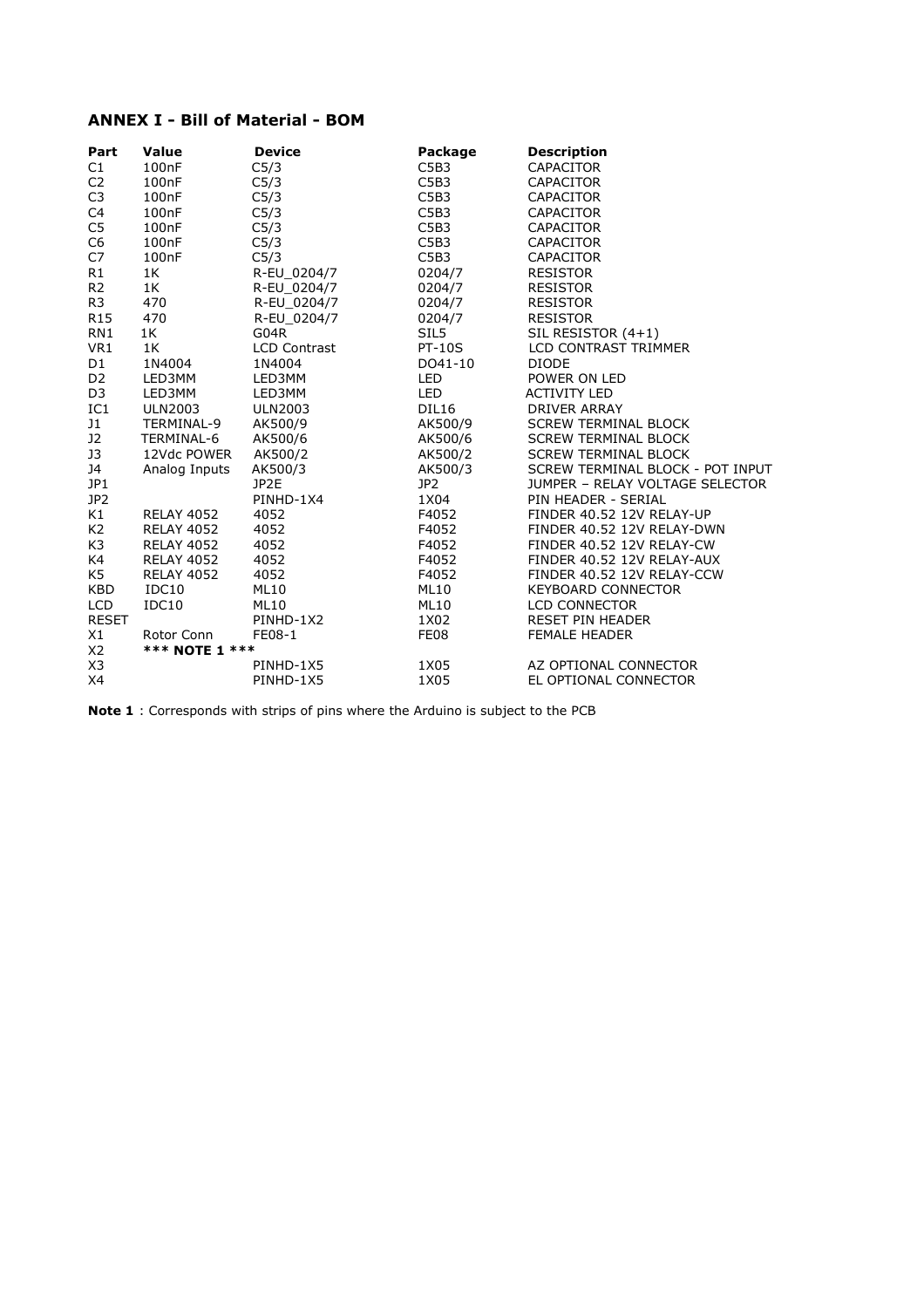**ANNEX II A - ARS-Shield PCB V1.0**